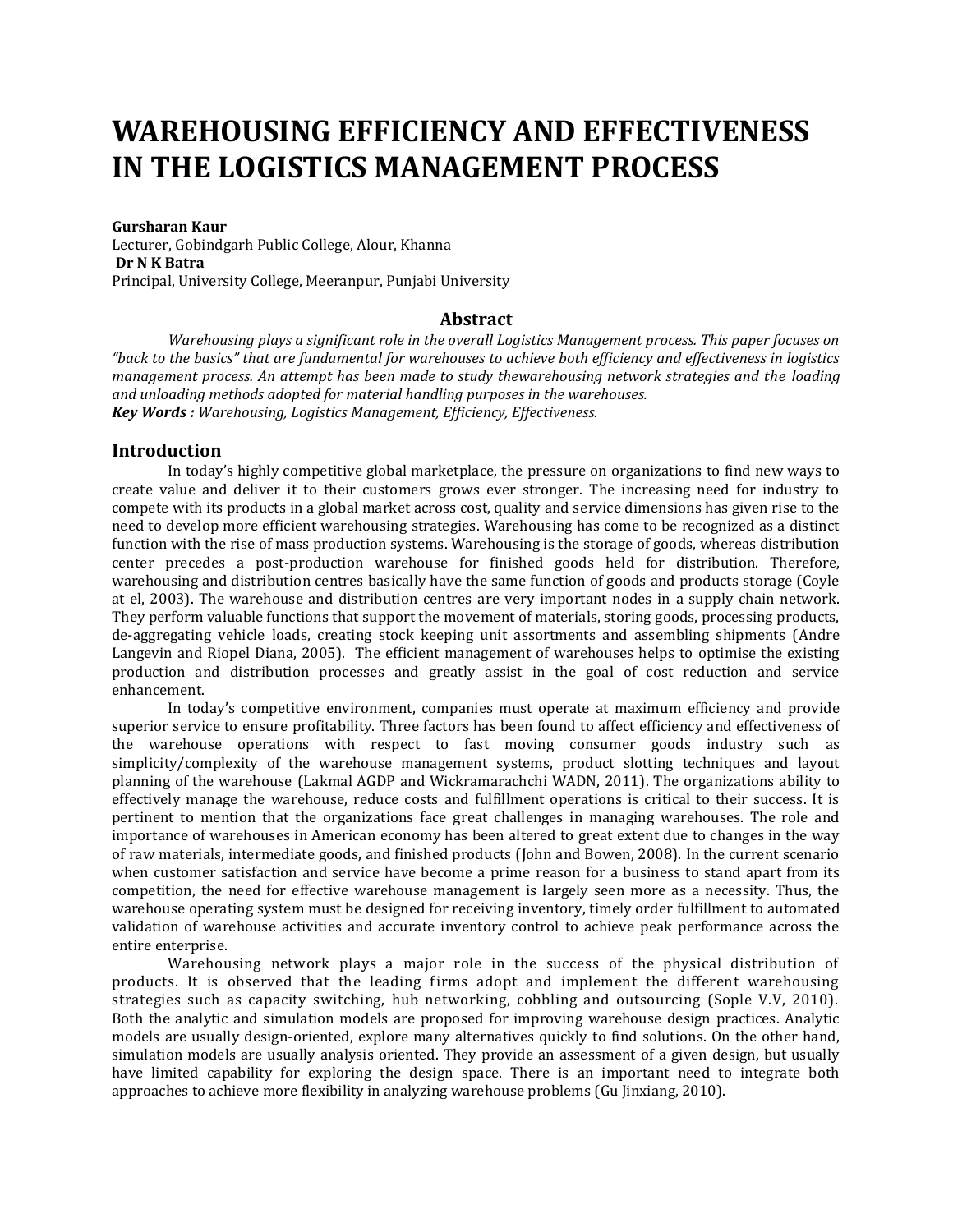Besides the new trends in supply chains, technology development also has a large impact on warehousing. Many operations which used to be done manually have now been mechanized or even automated. In an automated warehouse, robots might be used to stack incoming products on pallets. The content of each pallet is communicated to the central computer which assigns the pallet to an empty location in the storage area. Conveyors or Guided Vehicles are used to transport the incoming pallets to the storage buffer and automated Storage/Retrieval machines are used to store the pallet at the right position in the storage area (Yu Mengfei, 2008).

## **Objectives of Study**

The main objectives of the study are-

- 1. To study the objectives of efficient warehousing operations with respect to companies under study.
- 2. To study the warehousing network strategies followed in organisations under study.
- 3. To analyse the loading and unloading methods adopted for material handling purposes in the warehouses of companies under study.

#### **Research Methodology**

The purpose of the research is to study the objectives of efficient warehousing operations and warehouse network strategies adopted by the organizations under study. The primary and secondary data has been collected for the purpose of study. The primary data has been collected with the help of structured questionnaire and conducting interviews with employees of concerned department of companies under study. The secondary data has been collected from the records available with manufacturing units, corporate offices, annual reports, monthly and annual plan charts, magazines, research journals, publications, studies and articles.

The sample of the study includes 84 respondents from the bicycle manufacturing companies operating in Punjab. The respondents include the managers and supervisors work ing in ten different complete bicycle manufacturing organizations- two of which belong to organized sector and the rest of organisations belong to unorganized sector. The manufacturing houses included in the study are Hero cycles Limited, Avon Cycles Limited, Seth Industrial Corporation, S. K Bike Pvt. Ltd, Eastman Industries Limited, Kohinoor Cycle Pvt. Ltd, Jindal Fine Industries, Ravi Industries, Vishal Cycles Pvt. Ltd and Partap Engineers. The basis for choosing Punjab for carrying out research is due to concentration of more bicycle manufacturing organisations' in the state and large quantity of production of bicycles in the state. Ludhiana is hub for bicycle manufacturing in India, producing more than 40000 cycles per day.

### **Data Analysis**

In order to fulfill the objective of the study, both theoretical and empirical studies are conducted. The empirical study is implemented by interviewing warehouse managers/supervisors of different organizations with the help of a questionnaire. The data has been analyzed using statistical techniques like percentage, mean and ANOVA.

| S. No.           | <b>Methods</b>                       | Mean   | Std.<br><b>Deviation</b> | One way ANOVA                   |        |       |
|------------------|--------------------------------------|--------|--------------------------|---------------------------------|--------|-------|
|                  |                                      |        |                          |                                 |        | Sig   |
| 1.               | Providing timely<br>customer service | 3.9048 | 0.48144                  | Between Groups<br>Within Groups | 1.082  | 0.386 |
| 2.               | Keeping track of items               | 3.8571 | 0.51817                  | Between Groups<br>Within Groups | 1.032  | 0.423 |
| 3.               | Lower operating costs                | 3.3929 | 0.79179                  | Between Groups<br>Within Groups | 11.248 | 0.000 |
| $\overline{4}$ . | Providing<br>communication links     | 3.5238 | 0.79874                  | Between Groups<br>Within Groups | 10.626 | 0.000 |

#### **TABLE 1: ANALYSIS OF OBJECTIVES FOR EFFICIENT WAREHOUSING OPERATIONS**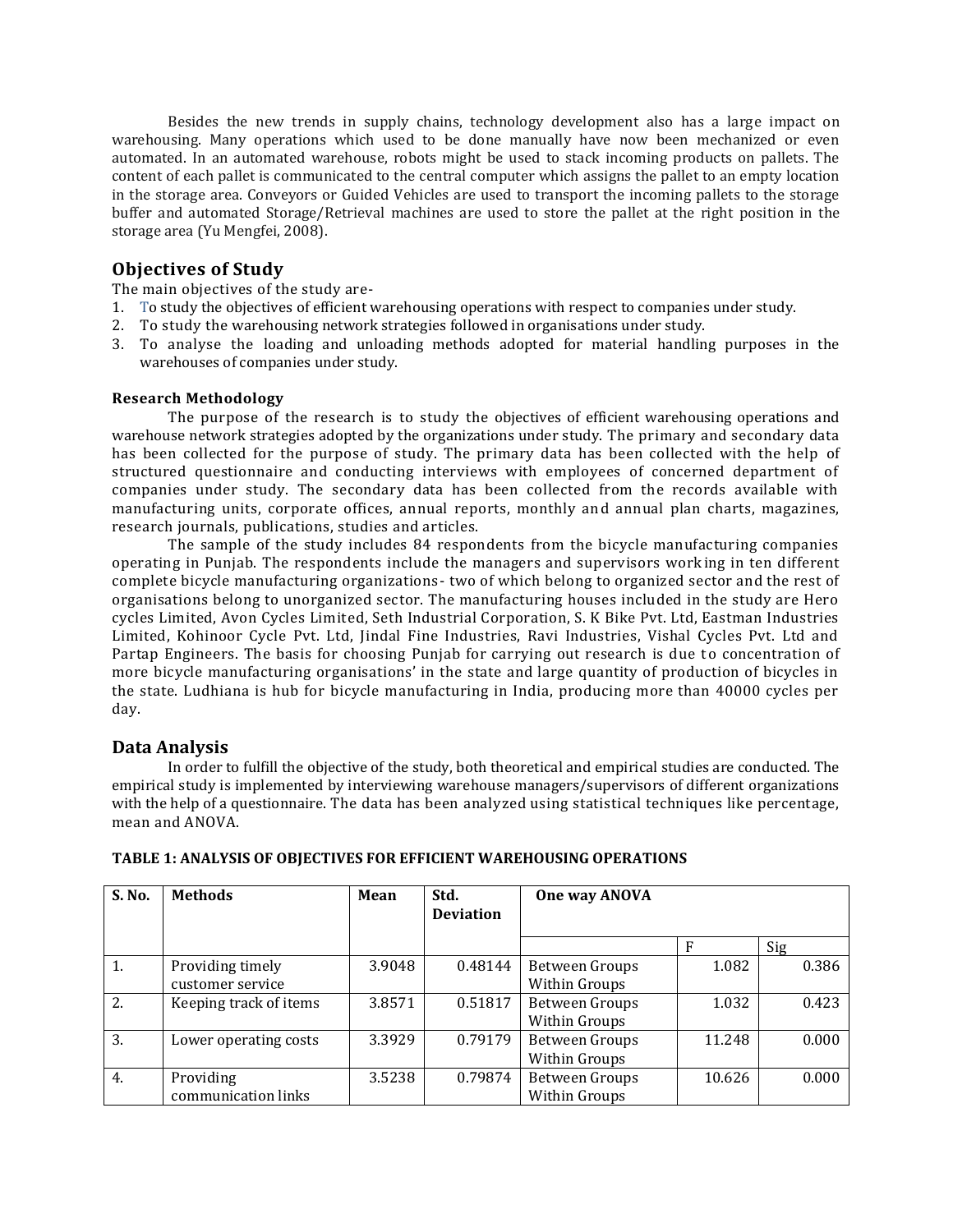|      | with customers   |        |         |                |       |       |
|------|------------------|--------|---------|----------------|-------|-------|
| . ບ. | Higher Inventory | 3.5714 | 0.69915 | Between Groups | 5.449 | 0.000 |
|      | turnover         |        |         | Within Groups  |       |       |

A warehouse acts as a supporting function for logistics and plays a key role in attaining the overall objectives of the firm's logistical supply chain system. The table 1 presents the analysis of objectives of efficient warehousing operations achieved in the organizations under study. The analysis indicates that providing timely customer service is given priority (avg. mean 3.9048) followed by keeping track of items (avg. mean 3.8571) and higher inventory turnover (avg. mean 3.5714). Providing communication links with the customers (avg. mean 3.5238) and lower operating costs (avg. mean 3.3929). Further, the analysis of variance indicates that F value is significantp(<.05) for low operating costs (11.248), Providing communication links with the customers (10.626) and higher inventory turnover (5.449) implying that means are significantly different from one another. While for providing timely customer service (F 1.082) and keeping track of items (F 1.032) F value is not significant indicating that means remains same.

## **TABLE 2: WAREHOUSING STRATEGIES FOLLOWED IN ORGANISATIONS**

| S.  | <b>Warehousing Strategies</b>                             | <b>Frequency (N)</b> | Percentage (%) |
|-----|-----------------------------------------------------------|----------------------|----------------|
| No. |                                                           |                      |                |
|     | Capacity Planned on basis of Average demand               | 84                   | 100            |
| 2.  | Warehousing hubs planned at few strategic locations       |                      |                |
| 3.  | Sharing of warehouses with non competitors to reduce cost |                      |                |
| 4.  | Outsourcing                                               |                      |                |
|     |                                                           |                      |                |
|     | Total                                                     | 84                   | 100            |
|     |                                                           |                      |                |

Warehousing network plays a major role in the success of the physical distribution of products. In the scenario of growing competition and to meet the customer expectations for cost and service, the organization implement various warehousing strategies. The table 2 indicates the analysis of warehousing strategies followed in bicycle organizations under study. The data depicts that capacity switching warehousing strategy is adopted by the bicycle manufacturing organizations under study, in which capacity is planned on the basis of average demand.

### **TABLE 3: LOADING AND UNLOADING METHODS ADOPTED IN WAREHOUSES**

| S. No. | <b>Loading and Unloading Methods</b>       | <b>Frequency (N)</b> | Percentage (%) |
|--------|--------------------------------------------|----------------------|----------------|
|        | Fork Lift                                  |                      |                |
|        | Manual                                     | 62                   | 73.8           |
|        | Conveyer belt                              |                      |                |
| 4.     | Mini crane                                 |                      |                |
|        | Counter balanced truck                     |                      |                |
| 6.     | Electric Bike                              |                      |                |
|        | Manual and Conveyer belt                   | 12                   | 14.3           |
| 8.     | Manual and Conveyer belt and Electric bike | 10                   | 11.9           |
|        | Total                                      | 84                   | 100            |

The productive potential in logistics can be exploited by selecting right type of handling equipment. For moving in and out of warehouse, various kinds of equipment and systems are used depending on the type of products. The table 3 presents the analysis of loading and unloading methods used in the warehouses for handling purposes. The analysis indicates that 73.8% of respondents state that manual methods are used for loading and unloading of goods in the warehouses, whereas 14.3% respondents opined that conveyer belts are used along with the manual methods for loading and unloading purposes. The rest of 11.9% respondents' state that electric bikes are also used in addition to manual and conveyer belt methods.